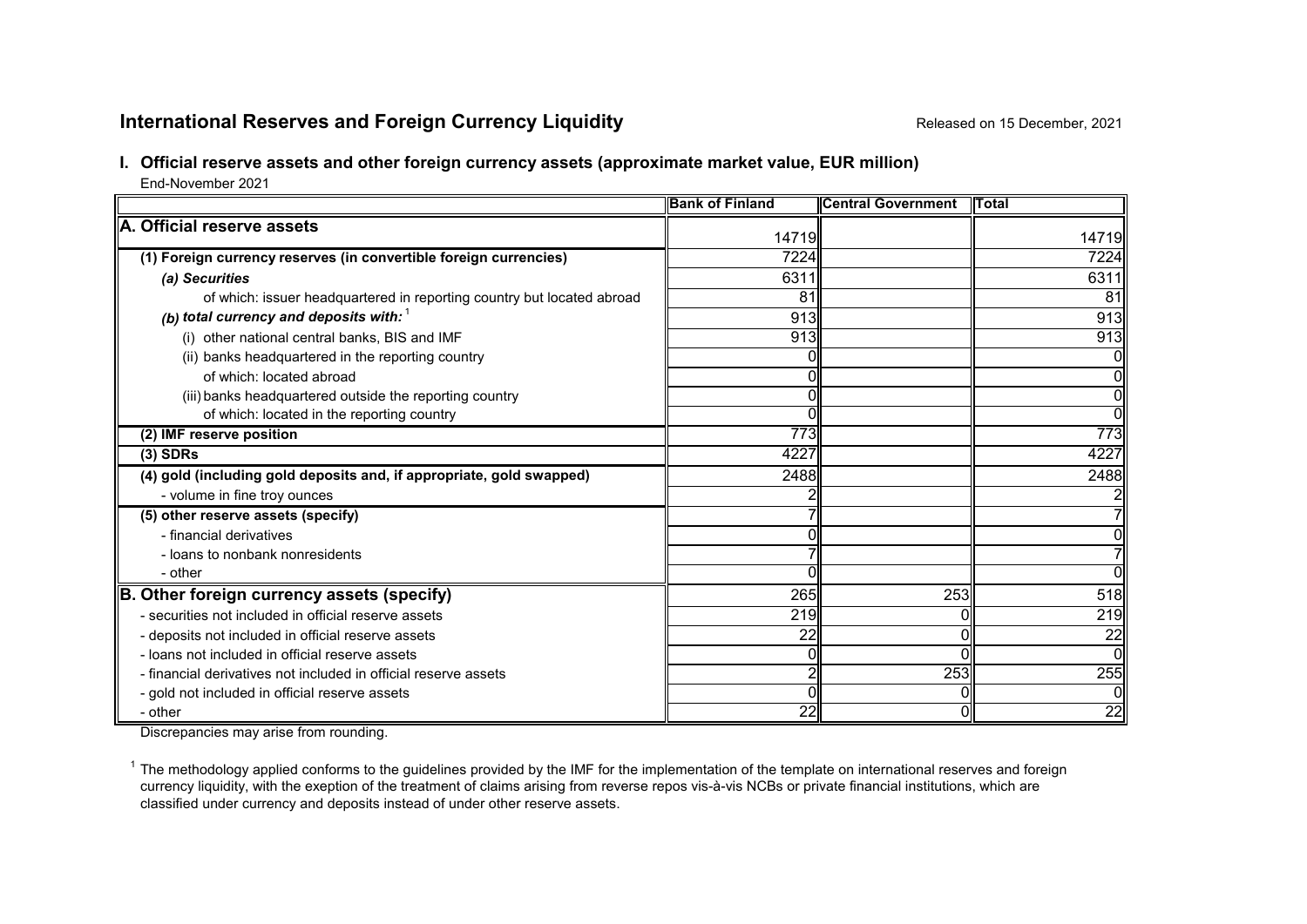#### **II. Predetermined short-term net drains on foreign currency assets (nominal value, EUR million)** End-November 2021

|     |                                                                                                                                                                         |           | <b>Bank of Finland</b>    |                  |                                                     | <b>Central Government</b>                              |                           |                  | Total                                                        |                                                        |              |                  |                                                              |                                                                    |
|-----|-------------------------------------------------------------------------------------------------------------------------------------------------------------------------|-----------|---------------------------|------------------|-----------------------------------------------------|--------------------------------------------------------|---------------------------|------------------|--------------------------------------------------------------|--------------------------------------------------------|--------------|------------------|--------------------------------------------------------------|--------------------------------------------------------------------|
|     |                                                                                                                                                                         |           | <b>Maturity breakdown</b> |                  |                                                     |                                                        | <b>Maturity breakdown</b> |                  |                                                              | <b>Maturity breakdown</b>                              |              |                  |                                                              |                                                                    |
|     |                                                                                                                                                                         |           | (residual maturity)       |                  |                                                     | (residual maturity)                                    |                           |                  |                                                              | (residual maturity)                                    |              |                  |                                                              |                                                                    |
|     |                                                                                                                                                                         |           | <b>Total</b>              | Up to 1<br>month | More<br>than 1<br>month<br>and up<br>to 3<br>months | <b>More</b><br>than 3<br>months<br>and up<br>to 1 year | Total                     | Up to 1<br>month | <b>More</b><br>than 1<br>month<br>and up<br>to $3$<br>months | <b>More</b><br>than 3<br>months<br>and up<br>to 1 year | Total        | Up to 1<br>month | <b>More</b><br>than 1<br>month<br>and up<br>to $3$<br>months | <b>More</b><br>than 3<br>months<br>and up<br>to 1 year $\parallel$ |
| Ι1. | Foreign currency loans, securities and deposits                                                                                                                         |           |                           |                  |                                                     |                                                        | $-1438$                   |                  | -9                                                           | $-1429$                                                | $-1438$      | $\mathbf{0}$     | -9                                                           | $-1429$                                                            |
|     | - outflows (-)                                                                                                                                                          | Principal |                           |                  |                                                     |                                                        | $-1408$                   |                  |                                                              | $-1408$                                                | $-1408$      | 0                |                                                              | $-1408$                                                            |
|     |                                                                                                                                                                         | Interest  | 0                         |                  |                                                     |                                                        | $-30$                     |                  | -9                                                           | $-21$                                                  | $-30$        | $\mathbf 0$      | -9                                                           | $-21$                                                              |
|     | - inflows $(+)$                                                                                                                                                         | Principal | $\Omega$                  |                  | $\Omega$                                            |                                                        |                           |                  | $\Omega$                                                     | $\Omega$                                               | $\Omega$     | $\Omega$         | $\Omega$                                                     | $\overline{0}$                                                     |
|     |                                                                                                                                                                         | Interest  | 0                         |                  |                                                     |                                                        |                           |                  |                                                              | $\Omega$                                               | $\Omega$     | $\Omega$         |                                                              | $\overline{0}$                                                     |
| l2. | Aggregate short and long positions in<br>forwards and futures in foreign currencies<br>vis-à-vis the domestic currency (including<br>the forward leg of currency swaps) |           |                           |                  |                                                     |                                                        | 1428                      |                  | 11                                                           | 1417                                                   | 1428         | 0                | 11                                                           | 1417                                                               |
|     | Short positions (-)                                                                                                                                                     |           |                           |                  |                                                     |                                                        |                           |                  | $\Omega$                                                     | $\Omega$                                               | $\Omega$     | $\Omega$         | 0                                                            | $\overline{0}$                                                     |
|     | (a)<br>Long positions (+)<br>(b)                                                                                                                                        |           |                           |                  |                                                     |                                                        | 1428                      |                  | 11                                                           | 1417                                                   | 1428         | $\Omega$         | 11                                                           | 1417                                                               |
| lЗ. | Other (specify)                                                                                                                                                         |           |                           |                  |                                                     |                                                        |                           |                  | $\Omega$                                                     |                                                        | $\mathbf{0}$ | $\Omega$         |                                                              | $\overline{0}$                                                     |
|     | - outflows related to repos (-)                                                                                                                                         |           |                           |                  | O                                                   |                                                        |                           |                  | $\Omega$                                                     | $\Omega$                                               | $\mathbf{0}$ | $\mathbf{0}$     |                                                              | $\overline{0}$                                                     |
|     | - inflows related to reverse repos (+)                                                                                                                                  |           |                           |                  |                                                     |                                                        |                           |                  |                                                              |                                                        | $\Omega$     | $\Omega$         | $\Omega$                                                     | 0l                                                                 |
|     | - trade credit (-)                                                                                                                                                      |           |                           |                  |                                                     |                                                        |                           |                  | $\Omega$                                                     |                                                        | $\Omega$     | 0                |                                                              | $\overline{0}$                                                     |
|     | - trade credit $(+)$                                                                                                                                                    |           |                           |                  | $\Omega$                                            |                                                        |                           |                  | $\Omega$                                                     | $\Omega$                                               | $\Omega$     | $\mathbf 0$      | 0                                                            | $\overline{0}$                                                     |
|     | - other accounts payable (-)                                                                                                                                            |           |                           |                  |                                                     |                                                        |                           |                  | $\Omega$                                                     | $\Omega$                                               | $\mathbf{0}$ | $\Omega$         | $\Omega$                                                     | $\overline{0}$                                                     |
|     | - other accounts receivable $(+)$                                                                                                                                       |           | $\Omega$                  |                  | 0                                                   |                                                        |                           |                  | $\Omega$                                                     | $\Omega$                                               | 0            | $\overline{0}$   | $\overline{0}$                                               | $\overline{0}$                                                     |

Discrepancies may arise from rounding.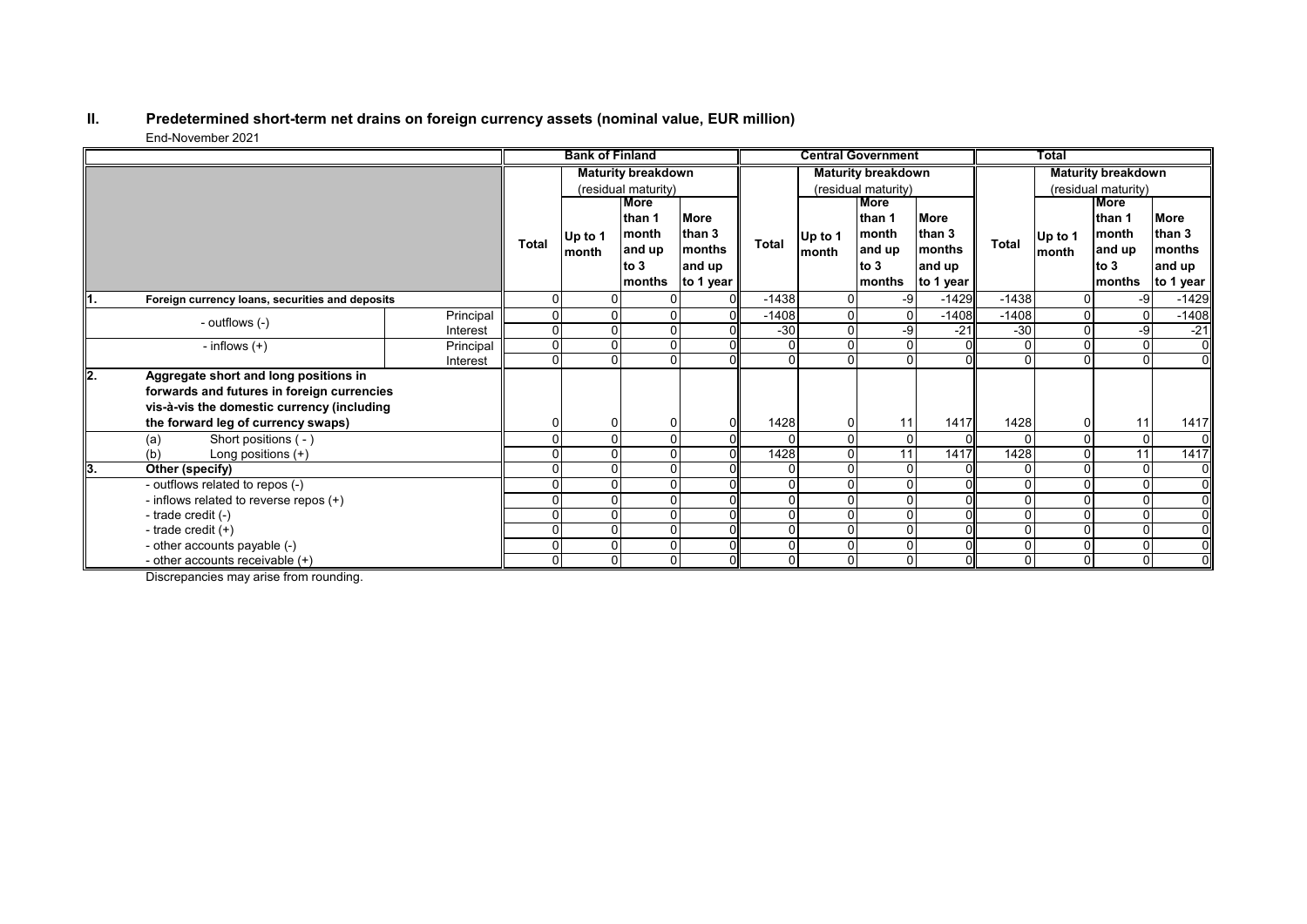## **III. Contingent short-term net drains on foreign currency assets (nominal value, EUR million)**

End-November 2021

|                                                                                      | <b>Bank of Finland</b>    |                                       |                                                     | <b>Central Government</b>                              |                                        |                                       |                                                            | <b>Total</b>                                           |                                  |                      |                                                            |                                                        |
|--------------------------------------------------------------------------------------|---------------------------|---------------------------------------|-----------------------------------------------------|--------------------------------------------------------|----------------------------------------|---------------------------------------|------------------------------------------------------------|--------------------------------------------------------|----------------------------------|----------------------|------------------------------------------------------------|--------------------------------------------------------|
|                                                                                      | <b>Maturity breakdown</b> |                                       |                                                     | <b>Maturity breakdown</b>                              |                                        |                                       | <b>Maturity breakdown</b>                                  |                                                        |                                  |                      |                                                            |                                                        |
|                                                                                      |                           | (residual maturity, where applicable) |                                                     |                                                        |                                        | (residual maturity, where applicable) |                                                            |                                                        |                                  |                      | (residual maturity, where applicable)                      |                                                        |
|                                                                                      | Total                     | Up to 1<br>month                      | More<br>than 1<br>month<br>and up<br>to 3<br>months | <b>More</b><br>than 3<br>months<br>and up<br>to 1 year | Total                                  | Up to 1<br>month                      | <b>More</b><br>than 1<br>month<br>and up<br>to 3<br>months | <b>More</b><br>than 3<br>months<br>and up<br>to 1 year | <b>Total</b>                     | Up to 1<br>month     | <b>More</b><br>than 1<br>month<br>and up<br>to 3<br>months | <b>More</b><br>than 3<br>months<br>and up<br>to 1 year |
| Contingent liabilities in foreign currency                                           | 0                         | 0                                     | 0                                                   |                                                        | $\overline{0}$                         | $\mathbf 0$                           | $\overline{0}$                                             | $\Omega$                                               | $\Omega$                         | $\Omega$             | $\overline{0}$                                             | $\mathbf 0$                                            |
| (a) Collateral quarantees on debt falling due within one year                        | $\overline{0}$            | $\mathbf 0$                           | 0                                                   | $\Omega$                                               | $\overline{0}$                         | ō                                     | $\Omega$                                                   | $\Omega$                                               | $\Omega$                         | $\Omega$             | $\Omega$                                                   | $\mathbf 0$                                            |
| (b) Other contingent liabilities                                                     | $\overline{0}$            | $\Omega$                              | $\Omega$                                            | $\Omega$                                               | $\overline{0}$                         | $\Omega$                              | $\Omega$                                                   |                                                        | $\overline{0}$                   | $\Omega$             | $\Omega$                                                   | $\mathbf 0$                                            |
| Foreign currency securities issued with<br>2.                                        | οI                        |                                       |                                                     |                                                        | $\overline{0}$                         |                                       |                                                            |                                                        | 0                                |                      |                                                            |                                                        |
| embedded options (puttable bonds)                                                    |                           |                                       |                                                     |                                                        |                                        |                                       |                                                            |                                                        |                                  |                      |                                                            |                                                        |
| Undrawn, unconditional credit lines provided by:<br>3.                               | $\Omega$                  | $\Omega$                              | $\Omega$                                            | $\Omega$                                               | $\Omega$                               | $\mathbf 0$                           | $\Omega$                                                   | $\Omega$                                               | $\Omega$                         | $\Omega$             | $\Omega$                                                   | $\mathbf 0$                                            |
| (a) other national monetary authorities, BIS,                                        | 0                         | $\Omega$                              | 0                                                   | $\Omega$                                               | $\mathbf 0$                            | $\Omega$                              | $\Omega$                                                   | C                                                      | $\Omega$                         | $\Omega$             | $\Omega$                                                   | $\mathbf 0$                                            |
| IMF, and other international organizations                                           |                           |                                       |                                                     |                                                        |                                        |                                       |                                                            |                                                        |                                  |                      |                                                            |                                                        |
| - other national monetary authorities (+)                                            | 0                         | 0                                     | 0                                                   | $\overline{0}$                                         | $\overline{0}$                         | $\mathbf 0$                           | $\overline{0}$                                             | 0                                                      | $\overline{0}$                   | $\mathbf 0$          | $\mathbf 0$                                                | $\mathbf 0$                                            |
| - BIS $(+)$                                                                          | $\overline{0}$            | $\overline{0}$                        | $\overline{\mathsf{o}}$                             | $\overline{0}$                                         | $\overline{0}$                         | $\overline{0}$                        | $\overline{0}$                                             | $\Omega$                                               | $\overline{0}$                   | $\overline{0}$       | $\overline{0}$                                             | $\mathbf 0$                                            |
| $-IMF (+)$                                                                           | 0                         | 0                                     | 0                                                   | $\overline{0}$                                         | $\overline{0}$                         | $\mathbf 0$                           | $\mathbf{0}$                                               | $\Omega$                                               | $\overline{0}$                   | $\mathbf{0}$         | $\overline{0}$                                             | $\mathbf 0$                                            |
| - other international organizations (+)                                              | 0                         | 0                                     | 0                                                   | $\mathbf 0$                                            | $\overline{0}$                         | ō                                     | $\overline{0}$                                             | $\Omega$                                               | $\overline{0}$                   | $\overline{0}$       | $\overline{0}$                                             | $\mathbf 0$                                            |
| (b) with banks and other financial institutions (+)                                  | 0                         | 0                                     | $\mathbf 0$                                         | $\Omega$                                               | $\Omega$                               | $\Omega$                              | $\Omega$                                                   | $\Omega$                                               | $\Omega$                         | $\Omega$             | $\Omega$                                                   | $\mathbf 0$                                            |
| (c) with banks and other financial institutions                                      | 0                         | 0                                     | 0                                                   | $\Omega$                                               | 0                                      | $\mathbf 0$                           | $\Omega$                                                   | C                                                      | 0                                | 0                    | $\Omega$                                                   | $\mathbf 0$                                            |
| headquartered outside the reporting country (+)                                      |                           |                                       |                                                     |                                                        |                                        |                                       |                                                            |                                                        |                                  |                      |                                                            |                                                        |
| Undrawn, unconditional credit lines provided to:                                     | 0                         | 0                                     | 0                                                   | $\overline{0}$                                         | $\overline{0}$                         | $\mathbf 0$                           | $\overline{0}$                                             | $\mathbf 0$                                            | $\overline{0}$                   | $\mathbf{0}$         | $\mathbf{0}$                                               | $\pmb{0}$                                              |
| (a) other national monetary authorities, BIS,                                        | 0                         | $\Omega$                              | 0                                                   | $\Omega$                                               | $\mathbf 0$                            | $\Omega$                              | $\mathbf{0}$                                               |                                                        | 0                                | $\Omega$             | $\Omega$                                                   | $\mathbf 0$                                            |
| IMF, and other international organizations                                           |                           |                                       |                                                     |                                                        |                                        |                                       |                                                            |                                                        |                                  |                      |                                                            |                                                        |
| - other national monetary authorities (-)                                            | 0<br>$\overline{0}$       | $\mathbf 0$                           | 0                                                   | $\mathbf 0$                                            | $\overline{0}$<br>$\overline{0}$       | $\mathbf 0$                           | $\mathbf 0$                                                | $\Omega$<br>$\Omega$                                   | $\overline{0}$<br>$\overline{0}$ | $\Omega$             | $\mathbf{0}$<br>$\overline{0}$                             | $\mathbf 0$                                            |
| $-BIS$ (-)                                                                           |                           | 0                                     | 0                                                   | $\mathbf{0}$                                           |                                        | $\Omega$                              | $\Omega$                                                   |                                                        |                                  | $\Omega$             |                                                            | $\Omega$                                               |
| $-IMF(-)$                                                                            | $\Omega$<br>0             | 0                                     | 0                                                   | $\Omega$<br>$\mathbf{0}$                               | $\mathbf 0$<br>$\overline{\mathsf{o}}$ | $\mathbf 0$                           | $\Omega$                                                   | $\Omega$<br>$\Omega$                                   | $\Omega$<br>$\Omega$             | $\Omega$<br>$\Omega$ | $\Omega$<br>$\overline{0}$                                 | $\mathbf 0$                                            |
| - other international organizations (-)                                              |                           | 0                                     | 0                                                   |                                                        |                                        | $\mathbf 0$                           | $\mathbf 0$                                                |                                                        |                                  |                      |                                                            | $\pmb{0}$                                              |
| (b) banks and other financial institutions<br>headquartered in reporting country (-) | 0                         | 0                                     | 0                                                   | $\Omega$                                               | $\mathbf{0}$                           | $\mathbf 0$                           | $\Omega$                                                   | O                                                      | $\Omega$                         | $\Omega$             | 0                                                          | $\mathbf 0$                                            |
| (c) banks and other financial institutions                                           |                           |                                       |                                                     |                                                        |                                        |                                       |                                                            |                                                        |                                  |                      |                                                            |                                                        |
| headquartered outside the reporting country (-)                                      | 0                         | $\mathbf 0$                           | 0                                                   | $\mathbf 0$                                            | $\mathbf{0}$                           | $\mathbf 0$                           | $\mathbf{0}$                                               | r                                                      | $\Omega$                         | $\Omega$             | $\Omega$                                                   | $\mathbf 0$                                            |
| Aggregate short and long positions of options<br>5.                                  |                           |                                       |                                                     |                                                        |                                        |                                       |                                                            |                                                        |                                  |                      |                                                            |                                                        |
| in foreign currencies vis-à-vis the domestic currency                                | $\Omega$                  | $\mathbf 0$                           | 0                                                   | $\Omega$                                               | $\mathbf{0}$                           | $\mathbf 0$                           | $\Omega$                                                   | $\Omega$                                               | $\Omega$                         | $\Omega$             | $\Omega$                                                   | $\mathbf 0$                                            |
| (a) Short positions                                                                  | 0                         | 0                                     | 0                                                   | $\overline{0}$                                         | $\overline{0}$                         | $\mathbf 0$                           | $\overline{0}$                                             | $\overline{0}$                                         | $\overline{0}$                   | $\mathbf{0}$         | $\mathsf 0$                                                | $\mathbf 0$                                            |
| (i) Bought puts                                                                      | $\overline{0}$            | $\overline{\mathsf{o}}$               | O                                                   | $\overline{0}$                                         | $\overline{0}$                         | $\overline{\mathbf{0}}$               | $\overline{0}$                                             | $\overline{0}$                                         | $\overline{0}$                   | $\overline{0}$       | $\overline{0}$                                             | $\mathbf 0$                                            |
| (ii) Written calls                                                                   | $\Omega$                  | $\overline{0}$                        | $\overline{0}$                                      | $\overline{0}$                                         | $\overline{0}$                         | ō                                     | $\Omega$                                                   | $\Omega$                                               | $\Omega$                         | $\Omega$             | $\overline{0}$                                             | $\mathbf 0$                                            |
| (b) Long positions                                                                   | 0                         | 0                                     | 0                                                   | $\mathbf{0}$                                           | $\mathbf 0$                            | $\mathbf 0$                           | $\Omega$                                                   | $\Omega$                                               | $\Omega$                         | $\Omega$             | $\Omega$                                                   | $\mathbf 0$                                            |
| (i) Bought calls                                                                     | $\overline{0}$            | $\mathbf 0$                           | $\mathbf 0$                                         | $\mathbf 0$                                            | $\overline{0}$                         | $\mathbf 0$                           | $\overline{0}$                                             | $\Omega$                                               | $\overline{0}$                   | $\Omega$             | $\mathbf{0}$                                               | $\Omega$                                               |
| (ii) Written puts                                                                    | $\Omega$                  | $\mathbf{0}$                          | $\mathbf 0$                                         | $\mathbf 0$                                            | $\overline{0}$                         | $\mathbf 0$                           | $\Omega$                                                   | $\Omega$                                               | $\Omega$                         | $\Omega$             | $\Omega$                                                   | $\Omega$                                               |

Discrepancies may arise from rounding.